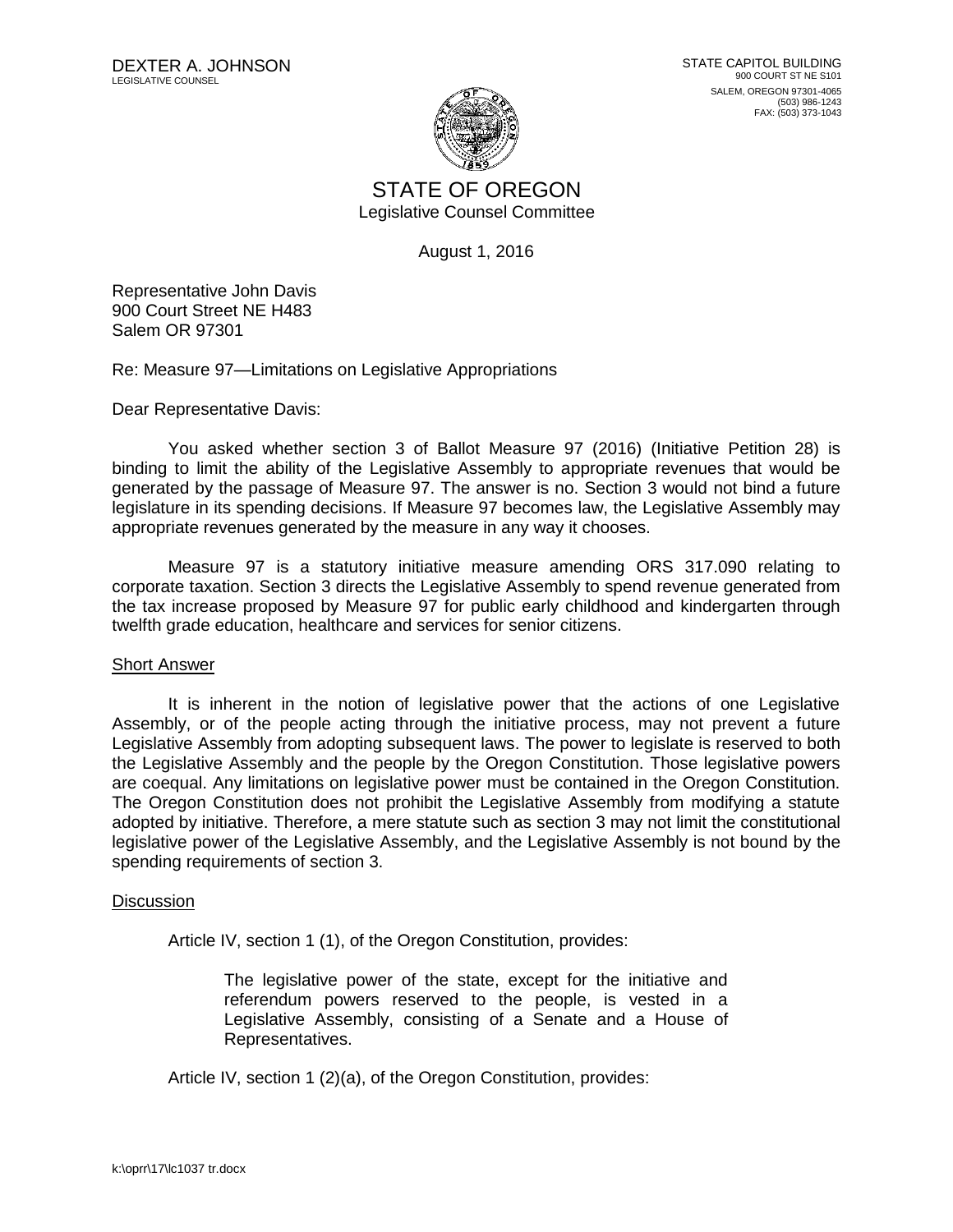The people reserve to themselves the initiative power, which is to propose laws and amendments to the Constitution and enact or reject them at an election independently of the Legislative Assembly.

The legislative power is the power to enact laws. The constitutional legislative power is split between the Legislative Assembly and the people. Laws enacted by the Legislative Assembly or the people may be completely new or they may amend or repeal existing laws. Every session, the Legislative Assembly has the authority to amend or repeal laws enacted by every prior Legislative Assembly or by the people. In addition, the Legislative Assembly has the authority to enact a new law that contradicts provisions of an existing law and that applies "notwithstanding" the existing law.

So, if Measure 97 becomes law, and if a subsequent Legislative Assembly does not wish to follow the provisions of section 3, that Legislative Assembly may enact laws that amend or repeal section 3 or that apply "notwithstanding the provisions of section 3." The Legislative Assembly may also simply ignore section 3 and appropriate an amount equal to the revenues that would be generated by the passage of Measure 97 in any way it chooses. The laterenacted laws appropriating the moneys would be more particular laws that are inconsistent with the general directions of section 3. Oregon courts apply a statutory rule of construction that a particularly worded statute controls over a conflicting, generally worded statute. ORS 174.020 (2); *Kambury v. DaimlerChrysler Corp*., 334 Or. 367, 374 (2002); *In re Miller*, 358 Or. 741 (2016).

The Supreme Court has held that the legislative powers reserved to the people by Article IV, section 1, of the Oregon Constitution, are coequal and coordinate and that the Legislative Assembly may amend or repeal a law adopted by the people. In *State ex rel. Carson v. Kozer*, 126 Or. 641, 643-644 (1928), the Supreme Court said:

> Prior to the amendment of June 2, 1902, of Article IV, Section 1, of the Constitution, the legislative authority of the state had been vested exclusively in the legislative assembly. By the amendment the power of the legislative assembly to enact laws or to declare what the law should be at a future time was not in any way impaired, but the power was no longer to be exclusive, for another clause was added which provided:

> "[. . .] but the people reserve to themselves power to propose laws and amendments to the constitution and to enact or reject the same at the polls, independent of the legislative assembly, and also reserve power at their own option to approve or reject at the polls any act of the legislative assembly."

> By this reservation of the legislative power in the people themselves by means of the initiative the people may propose and enact any law and by means of the referendum may repeal any law passed by the legislative assembly, and at the same time the legislative assembly, when convened, may amend or repeal a law passed by the people. Under this dual system of legislation we have now two law-making bodies, the legislative assembly on the one hand and the people on the other, which in the exercise of the legislative powers are coequal and co-ordinate.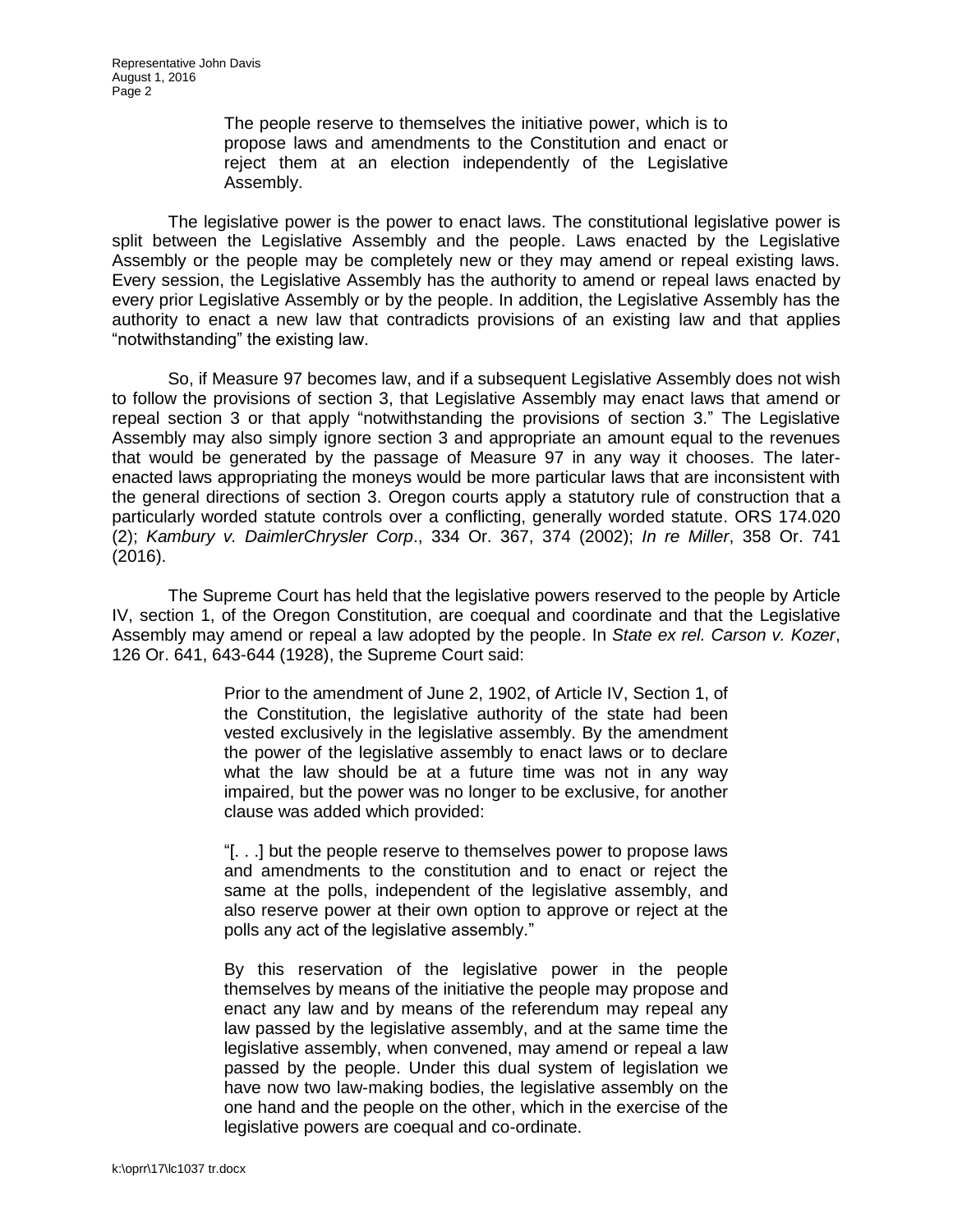The language of Article IV, section 1, of the Oregon Constitution, has changed since this 1928 case was decided, but the concept remains the same. *See also Meyer v. Bradbury*, 341 Or. 288, 300 (2006); *Stranahan v. Fred Meyer, Inc.*, 331 Or. 38, 61-62 (2000).

In *Hazell v. Brown*, 352 Or. 455 (2012), the Supreme Court said:

We have recognized that the legislative power is a unitary authority that rests with two lawmaking bodies, the legislature and the people. *Meyer v. Bradbury*, 341 Ore. 299-300. The exercise of that power is always "coequal and co-ordinate," regardless of which of the two entities wields it. Id. at 300. For that reason, we apply a similar method of analysis to statutes enacted by voterinitiated measures as we do to statutes enacted by the legislature, with the goal of discerning the intent of the voters who passed those initiatives into law. *State v. Guzek*, 322 Or 245, 265, 906 P2d 272 (1995).

Further, the Supreme Court has explained that the authority of the Legislative Assembly to enact laws is plenary, and is limited only by the Oregon and United States Constitutions. The Oregon Constitution is not a grant of legislative authority. Instead, the Oregon Constitution reserves the legislative power to the Legislative Assembly and the people and generally acts to limit legislative authority. In *Jory v. Martin*, 153 Or. 278, 284-285 (1936), the Supreme Court said:

> We must also remember that our constitution, like all other state constitutions is not to be regarded as a grant of power but rather as a limitation upon the powers of the legislature and that the people, in adopting it, committed to the legislature the whole lawmaking power of the state, which they did not expressly or impliedly withhold. Plenary power in the legislature, for all purposes of civil government, is the rule, and a prohibition to exercise a particular power is an exception. It, therefore, is competent for the legislature to enact any law not forbidden by the constitution or delegated to the federal government or prohibited by the constitution of the United States.

In *Macpherson v. Dep't of Admin. Servs.,* 340 Or. 117, 126-127 (2006), the court said:

In Oregon, the Legislative Assembly and the people, acting through the initiative or referendum processes, share in exercising legislative power. . . . Thus, limitations on legislative power must be grounded in specific provisions of either the state or federal constitutions. *See, e.g., State v. Hirsch/Friend*, 338 Ore. 622, 639, 114 P.3d 1104 (2005) ("any constitutional limitations on the state's actions must be found within the language or history of the constitution itself" (internal quotation marks and citation omitted).

In *School District No. 12 v. Wasco County*, 270 Or. 622, 627 (1974), the court said:

It is well established that the legislature has the plenary power to enact laws for all purposes of civil government; any prohibition